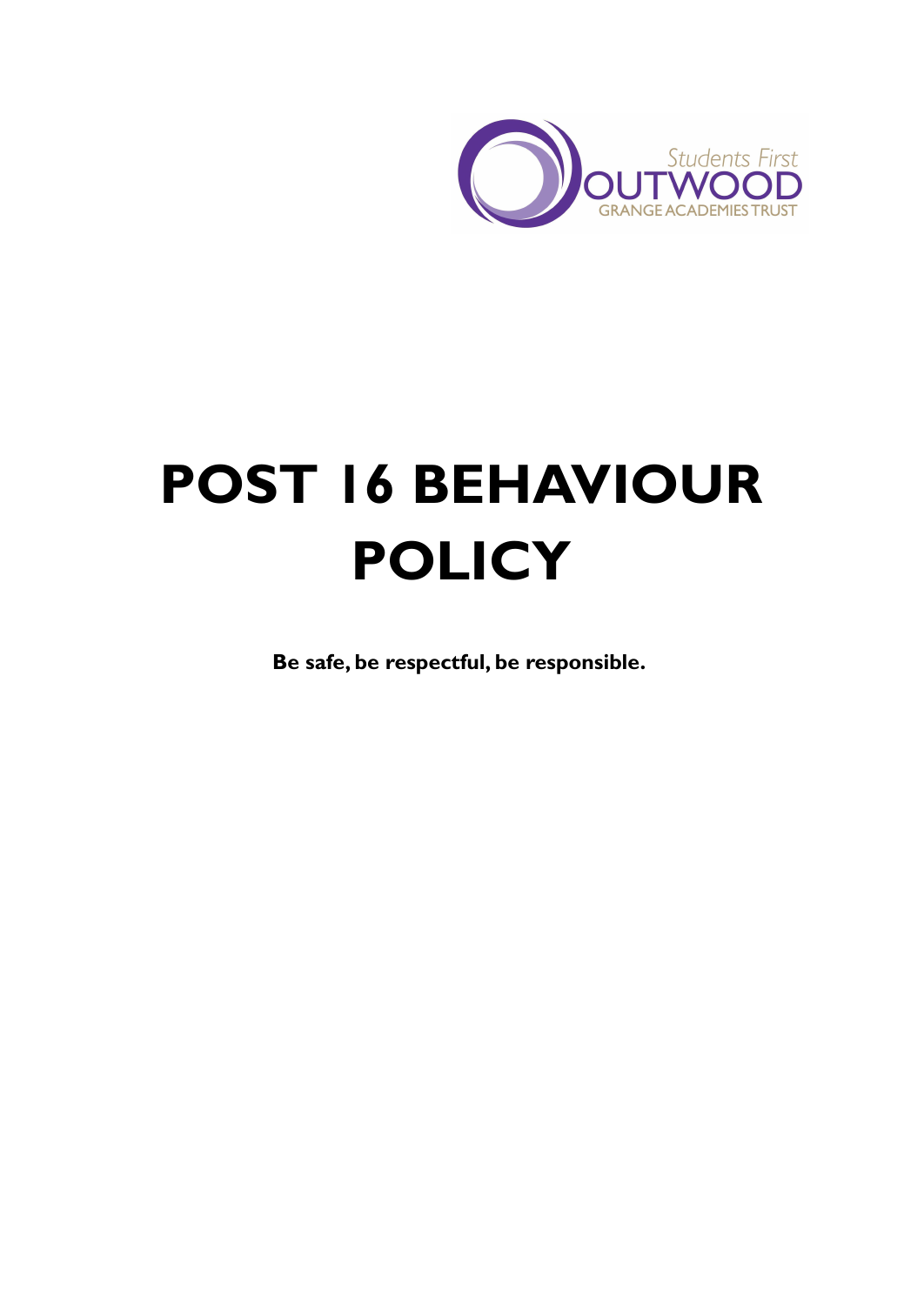| <b>Document control table</b> |             |                      |                                                                                                                                     |                                                                                                   |
|-------------------------------|-------------|----------------------|-------------------------------------------------------------------------------------------------------------------------------------|---------------------------------------------------------------------------------------------------|
| <b>Document title:</b>        |             |                      |                                                                                                                                     | Post 16 Behaviour Policy                                                                          |
| Author (name & job title):    |             |                      |                                                                                                                                     | Sabiha Laher, Associate Executive Principal                                                       |
|                               |             |                      |                                                                                                                                     | Janette Shea, Director of Post 16 (Post 16 Centre,<br>Worksop)                                    |
|                               |             |                      |                                                                                                                                     | Clare Schulze, Director of Post 16 (Outwood<br>Academy Newbold)                                   |
|                               |             |                      | Melissa Brant-Smith, Previously Director of Post 16<br>(Outwood Academy Ripon) now Principal of<br><b>Outwood Academy Riverside</b> |                                                                                                   |
| <b>Version number:</b>        |             |                      | V <sub>4</sub>                                                                                                                      |                                                                                                   |
| Date approved:                |             |                      | February 2022                                                                                                                       |                                                                                                   |
| <b>Approved by:</b>           |             |                      |                                                                                                                                     | <b>OGAT Board</b>                                                                                 |
| Date of next review:          |             |                      |                                                                                                                                     | February 2023                                                                                     |
| <b>Document History</b>       |             |                      |                                                                                                                                     |                                                                                                   |
| <b>Version</b>                | <b>Date</b> | <b>Author</b>        |                                                                                                                                     | <b>Note of revisions</b>                                                                          |
| ٧I                            | 1.9.17      | SL, JS, CS, MBS      |                                                                                                                                     |                                                                                                   |
| V <sub>2</sub>                | 4.4.19      | SL, JS, LBM          |                                                                                                                                     | Updated in line with review of secondary<br>behaviour policy                                      |
| V3                            | Oct<br>2020 | S Laher<br>M Hassack |                                                                                                                                     | Policy reviewed, no updates.<br>Separation of appendices relating to letters from<br>main policy. |
| V <sub>4</sub>                | Dec 21      | S Laher<br>J Shea    |                                                                                                                                     | Policy reviewed, no updates.                                                                      |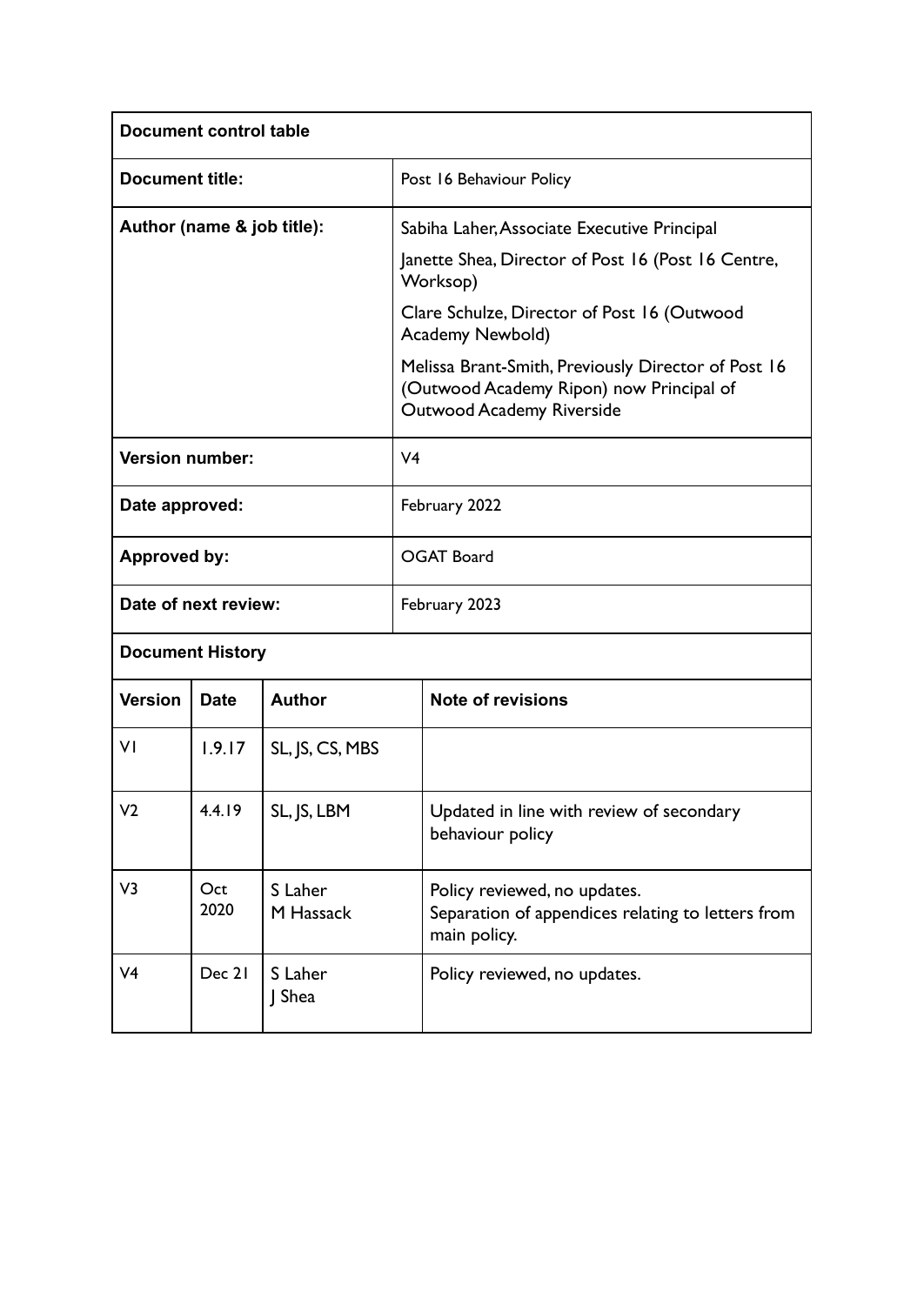## **Introduction**

The overarching aim of our behaviour policy is to promote positive behaviour, to ensure our students grow into safe, respectful and responsible citizens and to allow all students to learn in a calm environment.

We want all of our students, during their time with us, to reach the top of the pyramid, meaning that they leave us as good citizens, and this is the rationale for our approach. We want all of our students to behave with dignity, safety and responsibility. We want our students to do this not only because they have to, but because they want to, and are mature enough to know how to do the right thing.

The pyramid below shows the reasons why students might behave well. We want all of our students to aim for the top of the pyramid.

I behave well because:

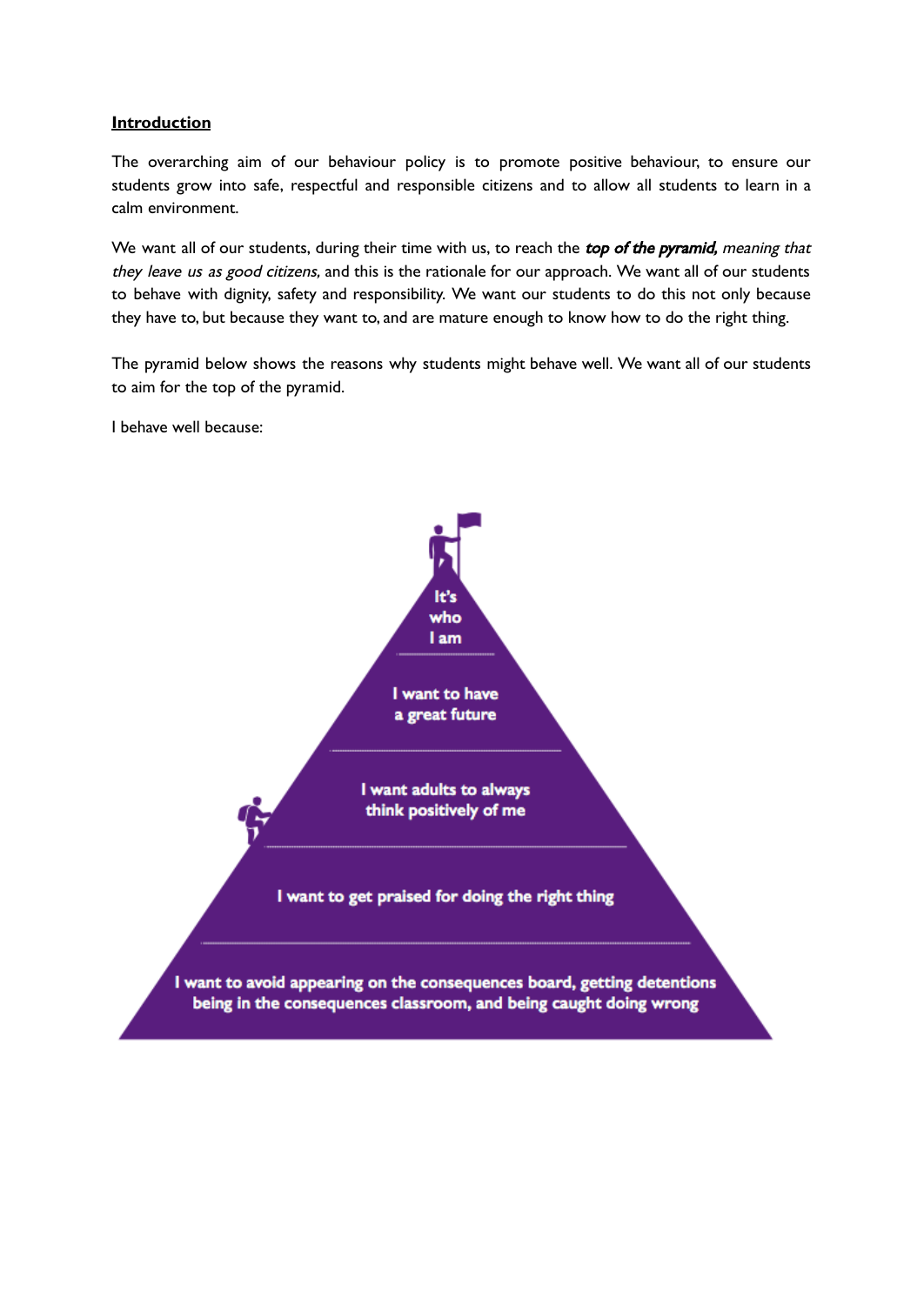# **Expectations for all students**

We expect students to:

- 1. Be safe
- 2. Be respectful
- 3. Be responsible

We **work** with students to ensure that they understand why it is important to be safe, be respectful and be responsible.

We **teach** students how to be safe, respectful and responsible members of the community because this enables them to learn better and also prepares them for life once they leave our academies.

For students who find it difficult to meet our expectations, we will make reasonable adjustments for them. If <sup>a</sup> student chooses to behave in <sup>a</sup> manner which is not safe, respectful or responsible then there are consequences and support in place to help these students to modify their behaviour.

Where patterns of misbehaviour are presented, the school will endeavour to discern if there are any factors impacting on the student's decision making, and take <sup>a</sup> judgement about suitable consequences or support.

Our aim is to ensure that students are safe, respectful and responsible **because it is who they are.** In Outwood Academies, this is about being at the **top of the pyramid**.

### **1. Being safe**

### What this means in our academies, why it is important and how we teach our students to be safe

Students should always act in a way that keeps themselves and others safe, at school, in the community and online. This includes children and adults in the academy. It also extends to visitors and members of the public.

# **Outwood Safety CHOICES:**



We expect students to follow the Outwood Safety CHOICES (Concerns should be reported to an adult immediately, Help others when they need it,  $Q$ ffer support to others, Instructions from adults should be followed immediately, at all times, Careful and sensible movement around the building, Ensure that you always keep yourself and others free from danger, Stay in permitted areas only).

We teach our students to be safe through a

programme of activities in the Guidance curriculum and Mentoring curriculum. This is also reinforced as part of our'Academy Conduct Expectations' (ACE) programme each year.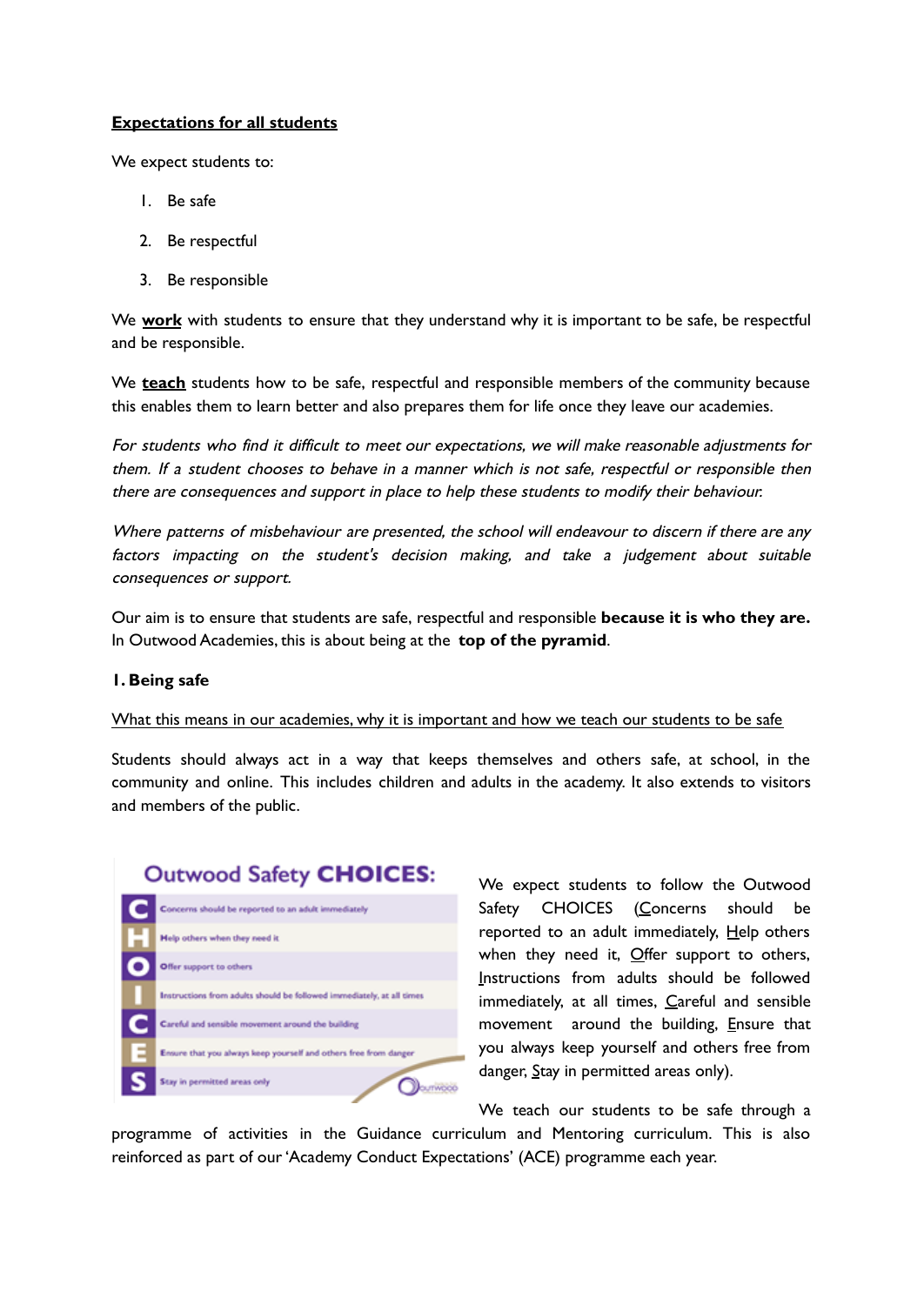# What happens if a student does not behave in a safe manner

Where a student behaves in a manner which puts themselves or others at risk, an appropriate sanction will be given, at the academy's discretion, in line with the 'Overview of Our Sanctions System' below.

# **2. Being respectful**

What this means in our academies, why it is important and how we teach our students to be respectful

Students should always act respectfully and be kind to everyone. This means treating everyone, of any rank or stature, as important because they are human beings who deserve to be treated with dignity. It also extends to visitors and members of the public. We expect our students to work hard and be nice to people – their peers and adults. Our students should be polite and courteous to each other and to adults at all times. This is about developing good manners that they can carry with them throughout their lives.

### Listening and behaving well in lessons



In lessons, teachers need to get students' attention to give instructions and to teach effectively. Therefore, in our academies, teachers may raise their hand as a signal to students to do the same (it also indicates that students should stop what they are doing, be silent and wait for instruction). We may also ask students to STAR ( $Si$ t up listen carefully,  $T$ rack the teacher, Ask and answer questions, Respect others). Teachers will make it clear when this is expected by using '321 and STARS' in lessons when students' attention is needed.

All academies will use 'hands up' for getting student attention in social spaces and when needed outside of lessons.

### Communicating with others



# Be phenomenal and remember...

Students will always use STEPS when communicating (Sir or Miss, Thank you, Excuse me, Please, Smile).

We teach our students to be respectful through a programme of activities in the Guidance curricula. This is also reinforced as part of our **'ACE'** programme each year.

What happens if a student does not behave in a respectful manner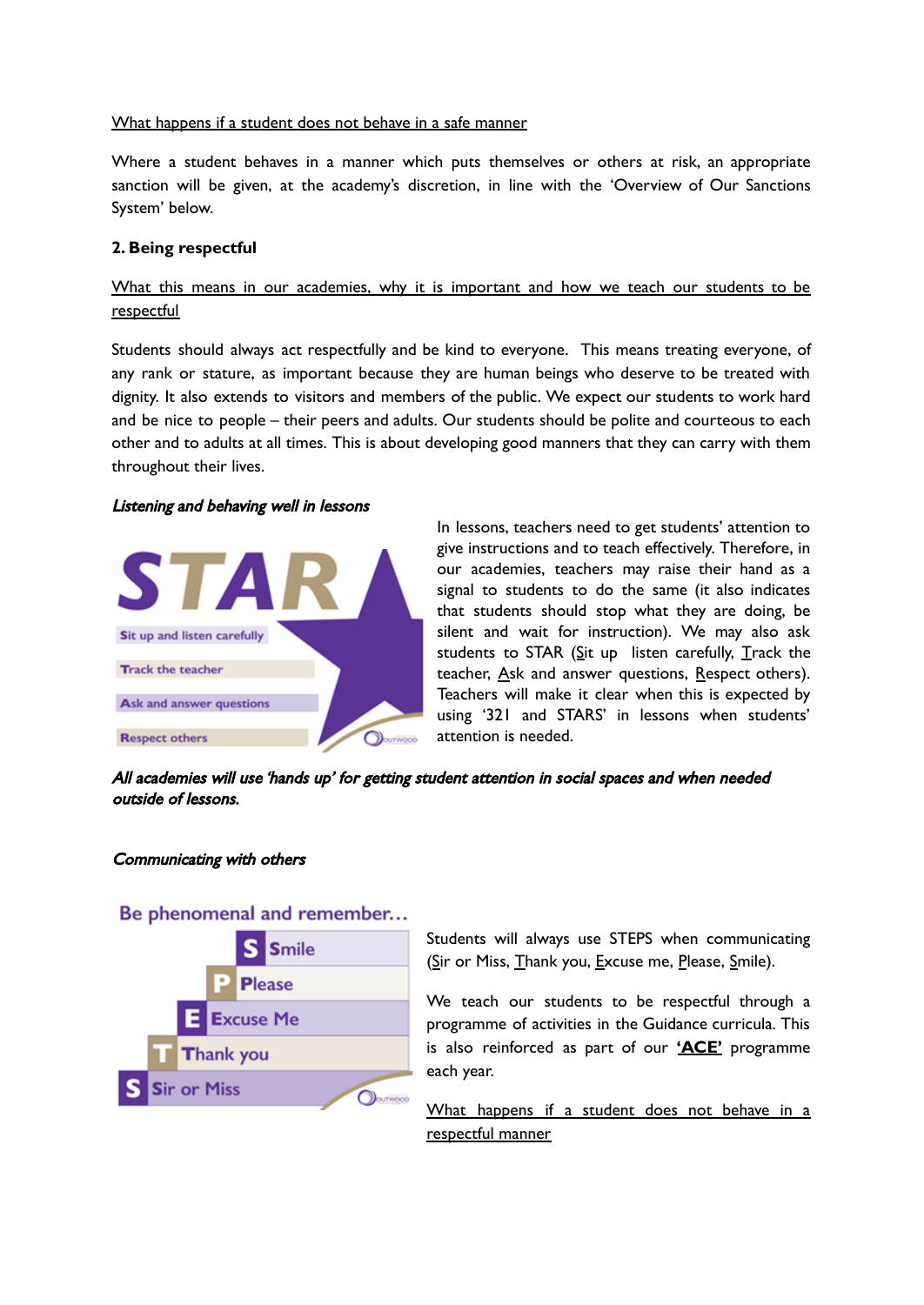Where a student behaves in a manner that is disrespectful to another student or an adult, an appropriate sanction will be given, in line with the 'Overview of Our Sanctions System' below.

# **3. Being responsible**

## What this means in our academies, why it is important and how we teach students to be responsible.

Students should always act responsibly. We expect our students to work hard and take responsibility for their own behaviour, actions and learning. This includes behaving well at all times, taking responsibility for looking after the academy's resources, using the building and facilities well as well as working hard to complete all work set.

### Responsibility for learning and actions

# **Outwood basics for learning ABCDEF**



Our students follow the Outwood basics for learning ABCDEF (Accept that your actions are your choice, Be on time, every time, Come to school fully equipped for learning, Do all classwork and homework to the best of your ability, Ensure that you keep hands, feet and unkind words to yourself, Follow all instructions, first time)

We teach our students to be responsible through a programme of activities in the Guidance curriculum. This is also reinforced as part of our 'ACE' programme each year.

### What happens if a student does not behave responsibly?

Where a student does not act responsibly or does not accept responsibility for their actions, an appropriate sanction will be given, in line with the 'Overview of Our Sanctions System' below.

### **Rewards and Sanctions**

We want to help students to make the right choices. In order to do this, it is important to help students understand that actions have consequences, and as part of this system we operate a robust sanction and reward system. This is part of how we manage behaviour rather than the entirety of our processes, which include how we live our values, and constantly teach one another by our actions and our words.

Our sanction systems are there to act as mild deterrents to misbehaviour, and as part of how we define and uphold our culture of safety, respect and responsibility. They work best when they are consistent, fair and proportionate. Our rewards are targeted, sincere, and also promote our values.

### **Overview of our praise systems**

We have many ways in which we reward and encourage students to do the right thing. Examples include: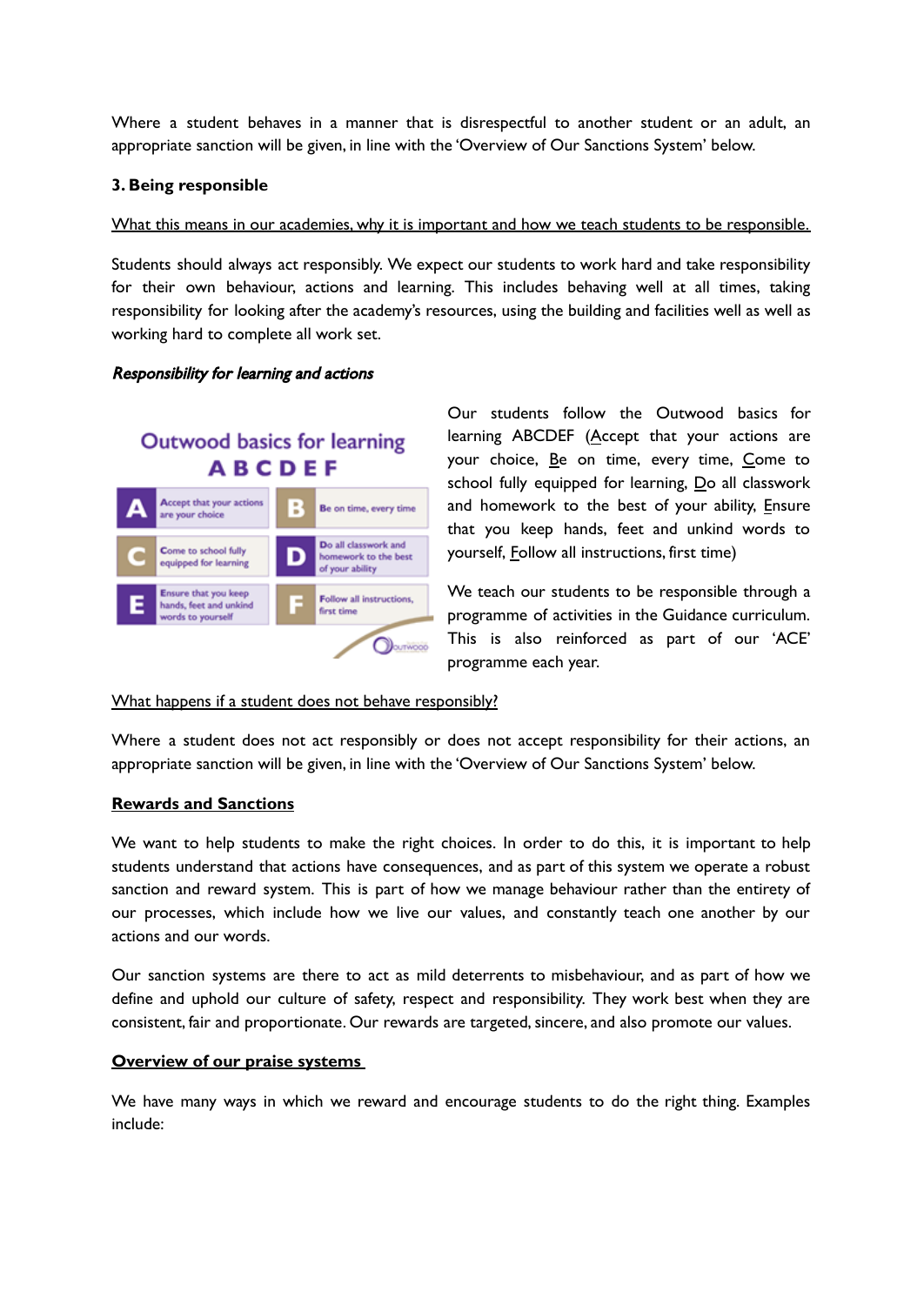- **Outwood Honours Plus Programme –** This values the learning, attitude and engagement of our students during their time at academy and their personal endeavour outside of school. Through the Outwood Honours Plus Programme, students' effort, engagement and endeavour is acknowledged through recognition and honours awards.
- **Praising Stars** all students receive a Praising Stars report every half term which includes recognition of effort. This is sent home to parents/carers. Students whose effort is particularly high are invited to celebrate at an event hosted by the principal of the academy.
- $\bullet$  Students that go above and beyond our normal expectations are given a  $P^*$  Form by members of staff.
- Prom students reaching the end of year 13 whose effort has met our expectations will be invited to attend the prom.

Each academy could/will also have additional bespoke praise/rewards that are used to reward students. It will be up to each academy to devise appropriate rewards that give the most impact. These additional rewards will be noted in a contextual document which is separate to the behaviour policy.

# **Overview of our Sanctions System**

# **Cause for Concern – Guidance notes**

# **Stage 1 Cause for Concern**

- Issues to do with student behaviour or students not meeting expectations are dealt with at subject teacher/department level.
- When relevant staff consider that the student is not responding adequately to their support and intervention, the initiating member of staff completes the Cause for Concern (appendix 2 - green) document
- Relevant staff approach the Learning Manager (LM) for advice and support.
- The outcome is either that the issue remains at departmental level for further intervention or Stage 2 is initiated.

# **Stage 2 Review Meeting**

- The LM contacts the student's other subject teachers, to gather information in a broader sense via email.This should be returned to the LM within 2 working days.
- A formal meeting occurs between the LM and the student recorded on the stage 2 review meeting document (appendix 3 - green).
- Communication is made with home.
- A copy of the document detailing the outcome/targets is circulated to relevant staff.
- An on-going formal log/record is kept by the Learning Manager during this 1 to 4 week process.
- Information via an email will be requested from staff prior to the next review meeting.
- The Learning Manager to make the decision as to whether escalation to stage 3 is required or whether the student remains on stage 2.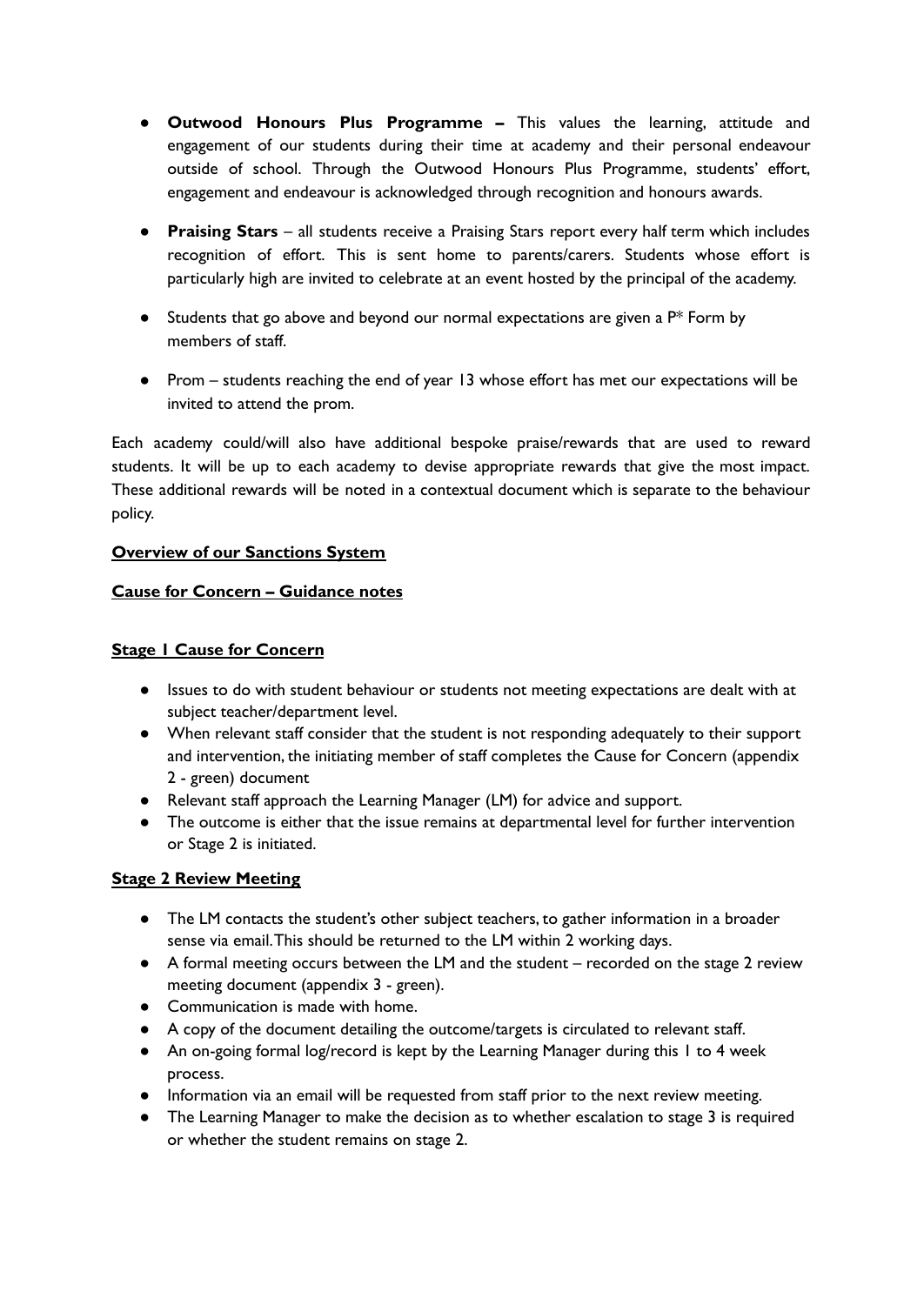# **Stage 3 Learning Contract**

- A meeting is set up with the student, their parents/carers and appropriate staff.
- A review of the intervention and support occurs and a learning contract is drawn up and signed (appendix 4 - white).
- Failure to meet the targets listed will result in the student moving to stage 4.
- Copies of the contract are issued to relevant staff and the student. Parents/carers will also be sent a copy with an accompanying letter.
- An on-going formal log/record is kept by the Learning Manager during this 2 to 3 week process.
- Information via email will be requested from staff prior to the student review meeting.
- The Learning Manager will then make the decision as to whether escalation to stage 4 is required or whether the student remains on stage 3. Parents/carers will be notified of the review outcome.

# **Stage 4 Final Learning Contract**

- A meeting is set up with the student, their parents/carers and appropriate staff.
- A review of the intervention and support occurs and a Stage 4, Final Learning Contract (appendix 5 - Red) is drawn up and signed.
- Copies of the contract are issued to relevant staff, the student and parents/carers and a formal letter (appendix 6) is sent home.
- A weekly monitoring report (appendix 7 Red) is issued to the student each Monday and teacher comments on the report are reviewed at the end of every Friday/following Monday morning.
- Loss of report, failure to have the report completed or failure to meet the agreed targets may mean the student is asked to leave the subject.

# **Discretion**

**No behaviour policy can cover all eventualities.The principal reserves the right to use their discretion, in line with this policy, to help Outwood students make better choices and learn the right lessons in order to move towards the top of the pyramid.**

# **Permanent Exclusion**

A permanent exclusion can be issued by the principal for extreme violation of our expectations of students to be safe, respectful or responsible.

Whilst this list is not exhaustive, the following are examples of behaviour which can result in permanent exclusion:

- a. serious actual or threatened physical assault against another student or a member of staff<sup>c</sup>
- b. sexual abuse or assault;
- c. supplying an illegal drug;
- d. possession of an illegal drug with intent to supply;
- e. carrying an offensive weapon (items judged by the principal to be carried with the potential to inflict injury on another individual);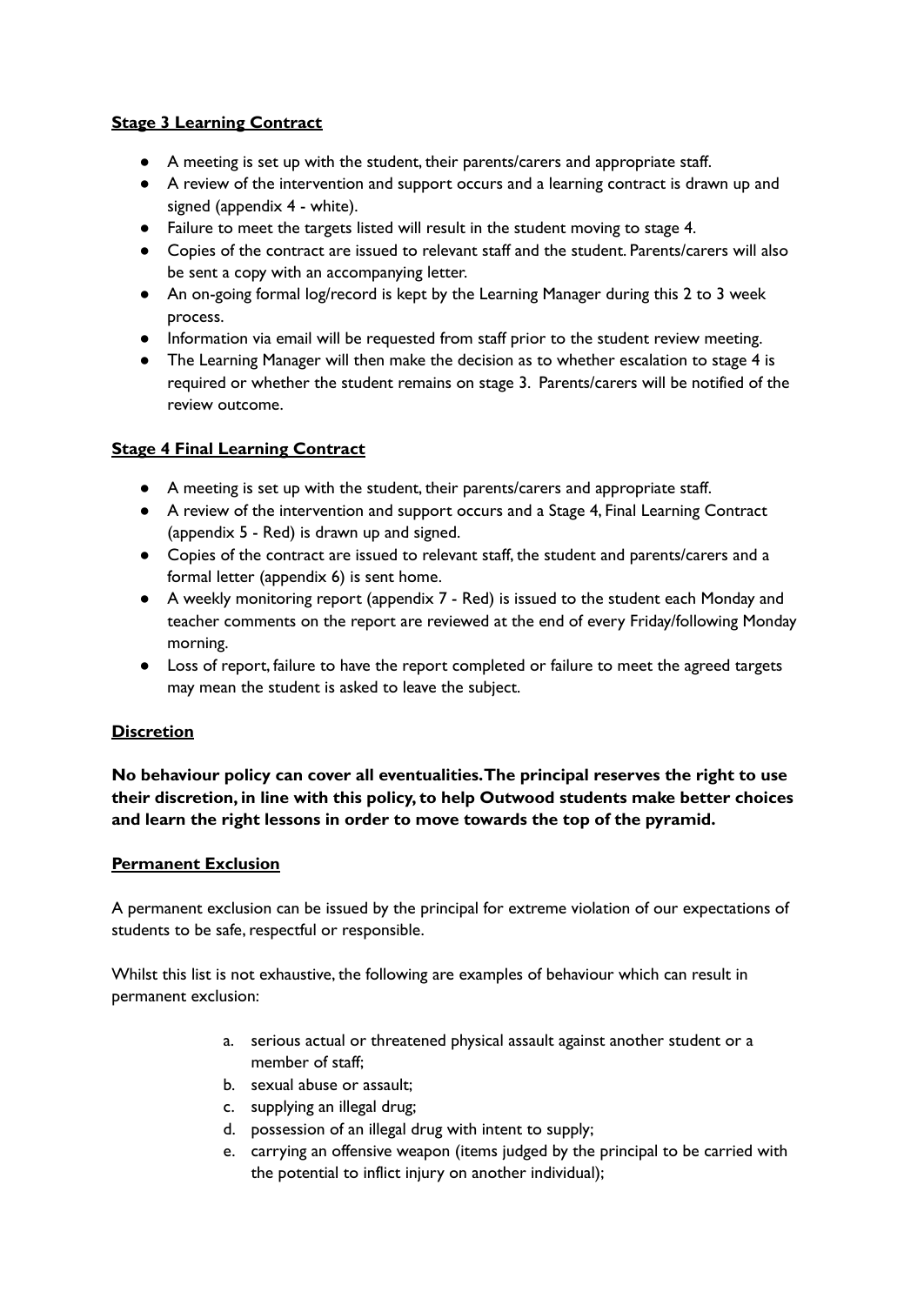- f. making a malicious serious false allegation against a member of staff;
- g. potentially placing students, staff and members of the public in significant danger or at risk of significant harm;
- h. persistent disruption and defiance including bullying (which could include racist or homophobic bullying) or repeated possession and/or use of an illegal drug or drug paraphernalia on school premises;
- i. deliberate activation of the fire alarm without good intent;
- j. repeated or serious misuse of the Academy computers by hacking or other activities that compromise the integrity of the computer network;
- k. repeated verbal abuse of staff;
- l. any other offence not listed but is, in the opinion of the principal, so serious that it warrants a permanent exclusion.

# **Supporting our students to get to the top of the pyramid.**

If students find it difficult to meet our high expectations of being safe, respectful or responsible, we will support them through appropriate reasonable adjustments and interventions to help them to move towards the top of the pyramid.

Consideration will be given as to whether continuing disruptive behaviour might be the result of unmet educational or other needs.At this point, the academy will consider whether a multi-agency assessment is necessary.

# Reasonable Adjustments

Where appropriate, we will make reasonable adjustments for students, including those with special educational needs and/or disabilities, whose specific needs mean that they find our high expectations difficult to meet.A reasonable adjustment never means that we lower our expectations. It means that some students need additional support to ensure that they meet the high expectations that we have for all of our students.

### Interventions

We will support students to be safe, respectful and responsible in order to move towards the top of the pyramid by offering support, training, advice, and other interventions to help them.

### Part-time timetables

The Principal, in limited circumstances, may make use of a part time timetable to support a student where necessary.This will be for a limited time and will be agreed with parents.

# Additional Provision

The Bridge - This provision, within the academy, offers opportunities for vulnerable students at any point in their education to receive support and interventions relating to social, emotional and mental health.This is a bespoke provision which also ensures that students do not fall behind academically.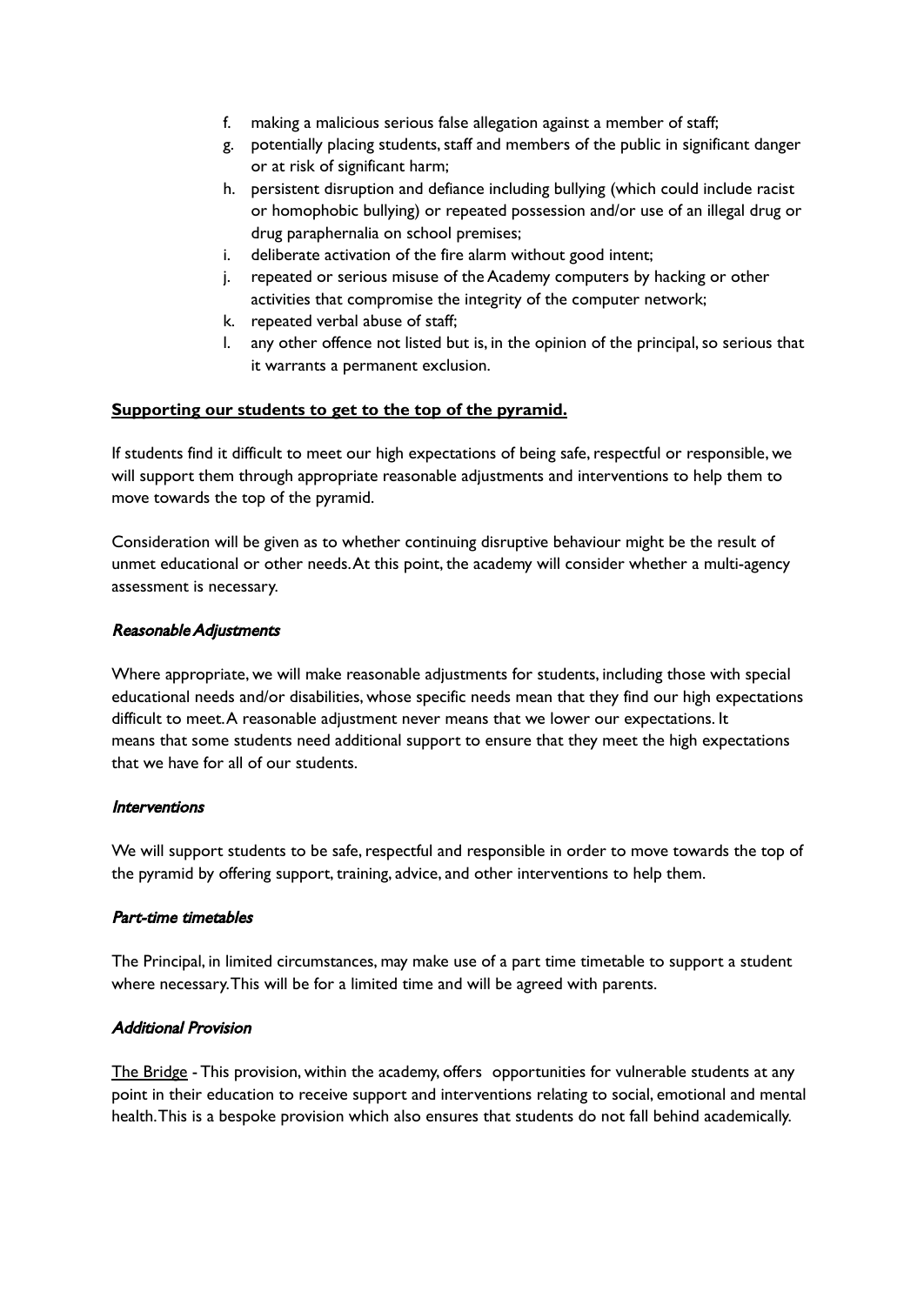Other - Each individual academy may use other additional provision, depending on resources available, to support a student's ability to reach the top of the pyramid. This includes, but isn't limited to, small group work, additional adult support, support of external agencies and programmes etc.

# **Complaints regarding the use of this policy**

Complaints regarding any issue relating to this policy should be made in accordance with our Complaints Procedure. Copies are available on the academy's website or from the academy reception.

Where an exclusion is imposed on a student, parents have the right to make representations about the exclusion in line with the legal framework relating to exclusions and will be detailed in all exclusion letters, suspension (fixed term) and permanent.

# **Due regard for legal frameworks and guidance**

The Outwood Grange Academies Trust (OGAT) Behaviour Policy complies with all relevant DfE statutory guidance.

# **Due regard for the Public Sector Equality Duty and the Equality Act 2010**

We will always operate in accordance with the Public Sector Equality Duty and the Equality Act 2010.

In our academies, leaders will endeavour to thoroughly analyse groups of students with protected characteristics and the use of sanctions (detentions, time in the Consequences Classroom and exclusions) and take action to eliminate any disadvantage and ensure equality of opportunity.

Analysis and impact of the use of this policy will be reported to the academy council and the trust board.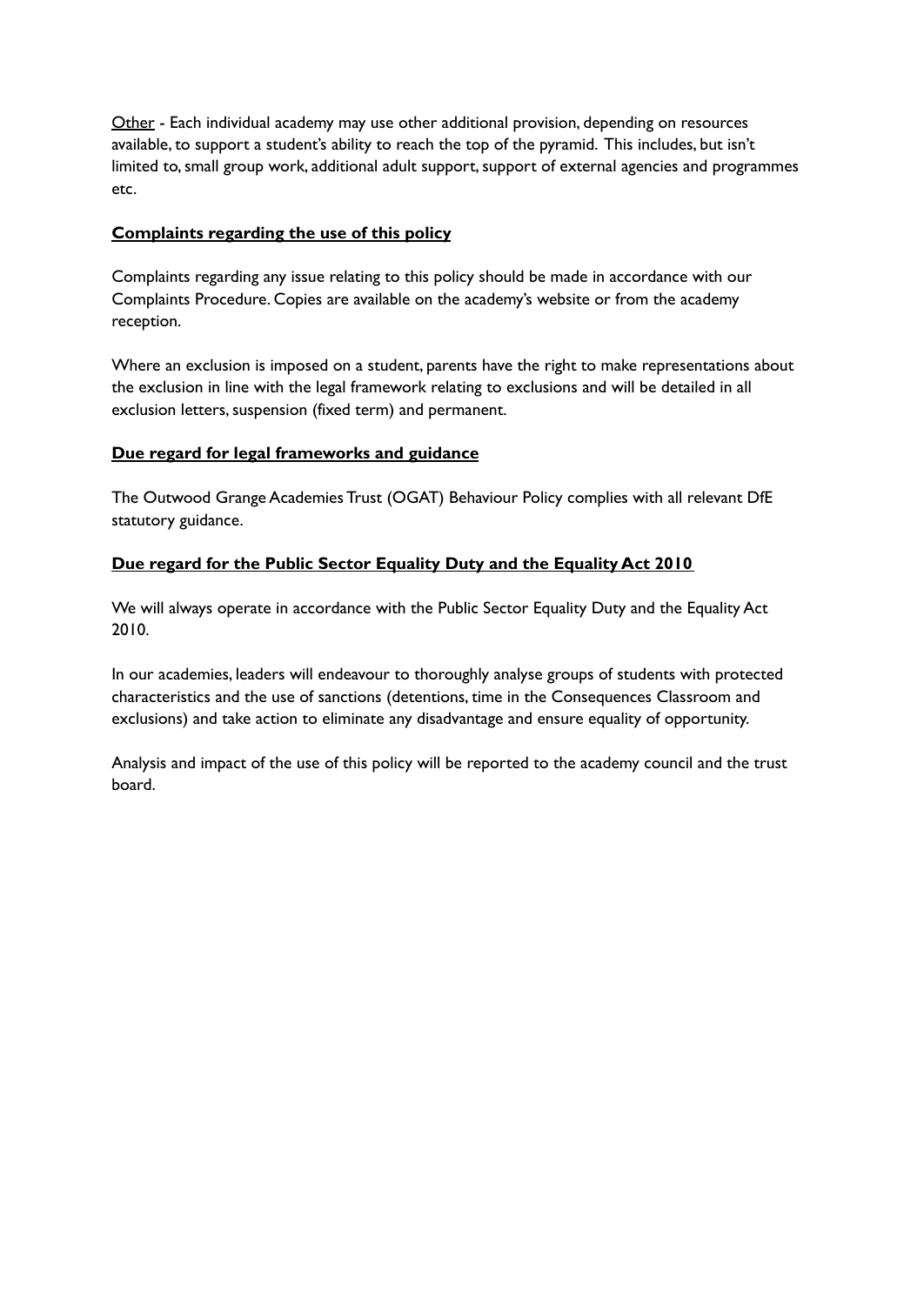# **APPENDIX 1**

# **Post 16 Intervention used in conjunction with the behaviour policy.**

| <b>Stage I</b>                     | Stage 2                                 | Stage 3                                       |
|------------------------------------|-----------------------------------------|-----------------------------------------------|
| Meeting with Learning<br>Manager   | Meeting with SLT member                 | Meeting with<br>Principal                     |
| Positive comments book             | Reintegration meeting                   | Reintegration<br>meeting                      |
| Target card to Learning<br>Manager | Internal Behaviour<br>Committee meeting |                                               |
| After Academy<br>enrichment        | Breakfast/Break/Lunch club              | Internal<br>Behaviour<br>Committee<br>meeting |
| Classroom observation              | Peer Mentor                             | SLT mentor                                    |
| Learning Manager group<br>work     | SENDco involvement                      | Learning<br>Support<br>withdrawal             |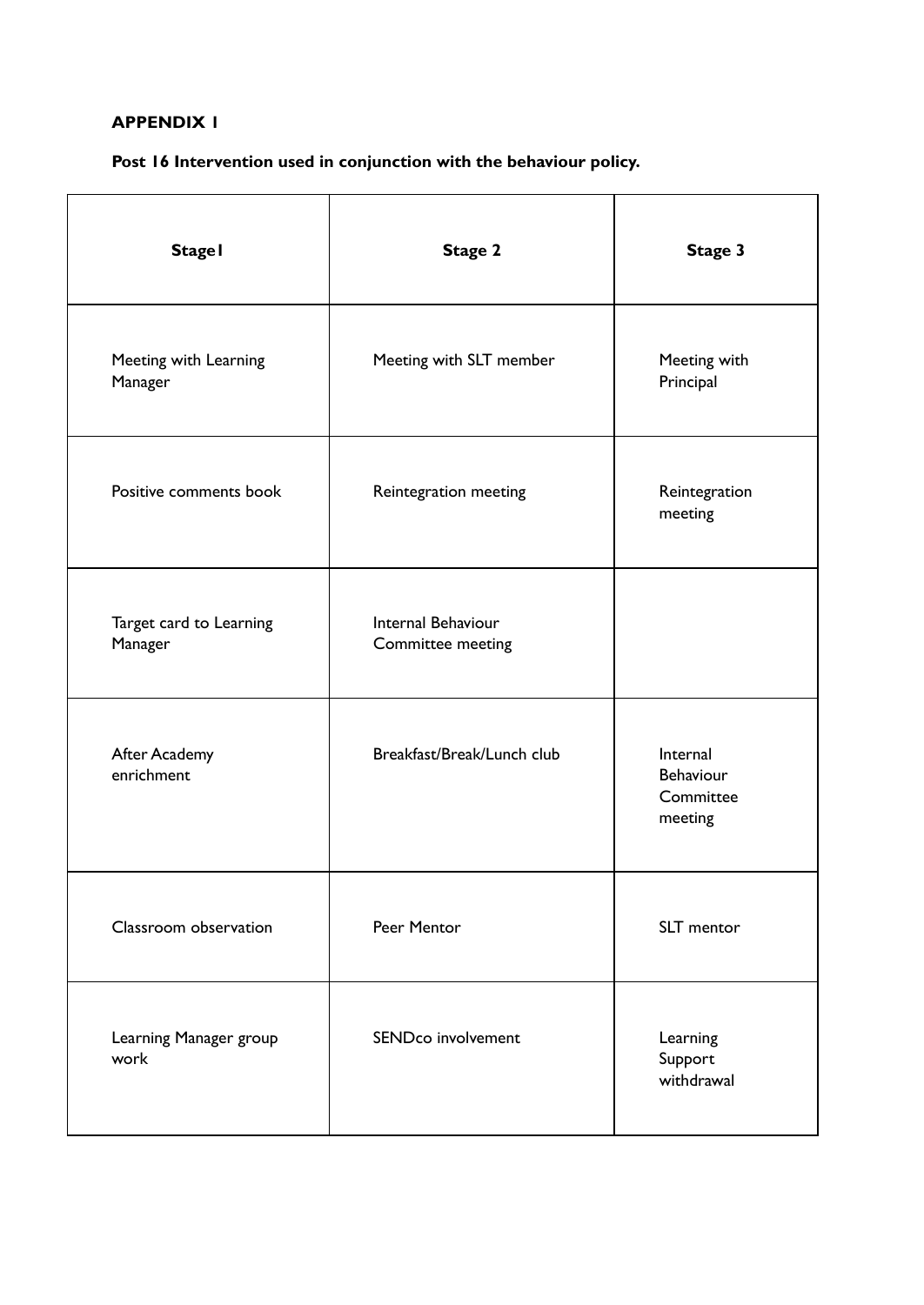| Change of Guidance<br>group     | SENDco meeting with<br>parent/carer  | Social Skills<br>Work Group      |
|---------------------------------|--------------------------------------|----------------------------------|
| Change of teaching<br>group     | SSPO involvement                     | Targeted work<br>with SSPO       |
| I:I support                     | Restorative Justice                  | I:I support                      |
| Course change                   | Booster session for core<br>subjects | <b>Bridge RED</b>                |
| Green on Vulnerable<br>Register | I:I support                          | Red on<br>Vulnerable<br>Register |
| Dyslexia intervention           | Course change                        | Further SEND<br>intervention     |
| Additional adult support        | Self-esteem group work               | Additional adult<br>support      |
| Structured seating plan         | Refer to Bridge                      | Anger<br>management              |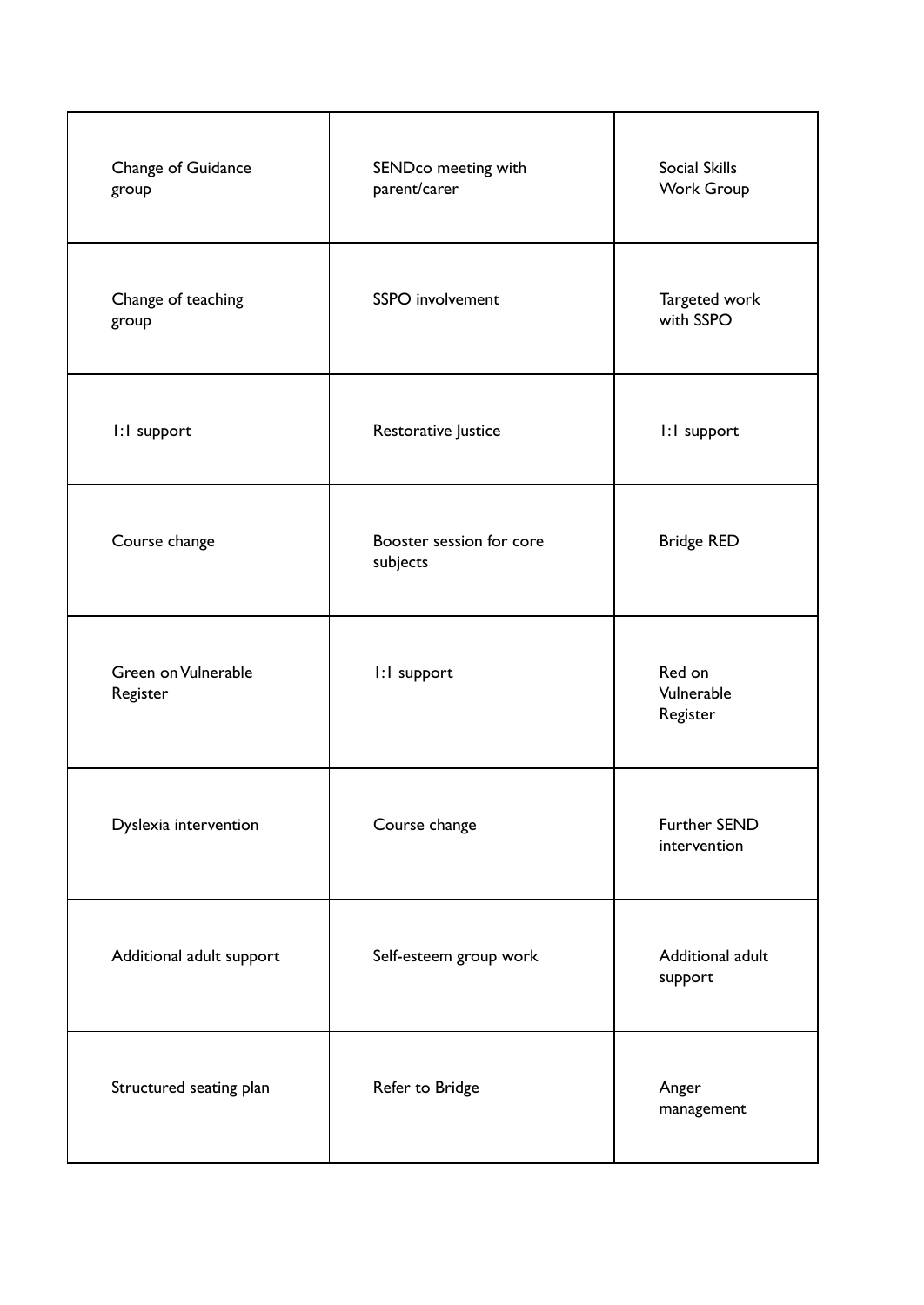| Specialist equipment              | Amber on Vulnerable<br>Register                  | <b>CAF</b> meeting                       |
|-----------------------------------|--------------------------------------------------|------------------------------------------|
| <b>Smoking Cessation</b><br>Group | Dyslexia intervention                            | <b>EPS</b> referral                      |
| Peer Mentoring                    | Additional adult support                         | <b>CAMHS</b> referral                    |
|                                   | Refer to Inclusion Team<br>Meeting (JCM)         | Personal<br>interview with<br>Connexions |
|                                   | Signs of Safety with student<br>and parent/carer | Individual<br>Support<br>Package         |
|                                   | <b>EPS</b> referral                              | Working with<br>other<br>professionals   |
|                                   | <b>CAMHS</b> referral                            | Enrichment<br>programme                  |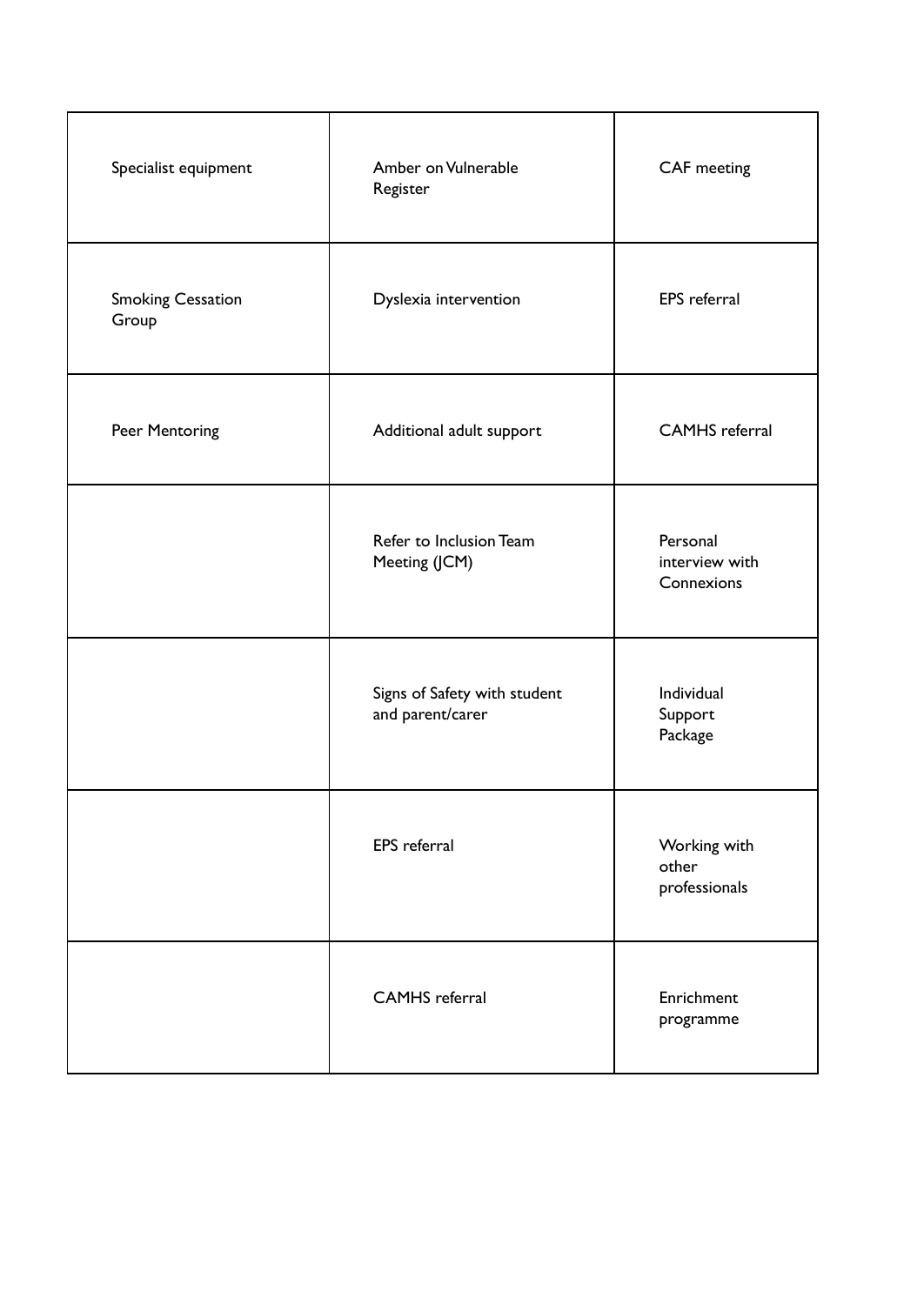| Outreach support from<br>Learning Centre | Differentiated<br>tasks                |
|------------------------------------------|----------------------------------------|
| SLT mentor                               | Differentiated<br>homework             |
| iSpace                                   | Targeted work<br>with Social<br>Worker |
| <b>Cross Project</b>                     |                                        |
| Individual Support Package               |                                        |
| Increased Learning Manager<br>tracking   |                                        |
| Enrichment programme                     |                                        |
| Differentiated tasks                     |                                        |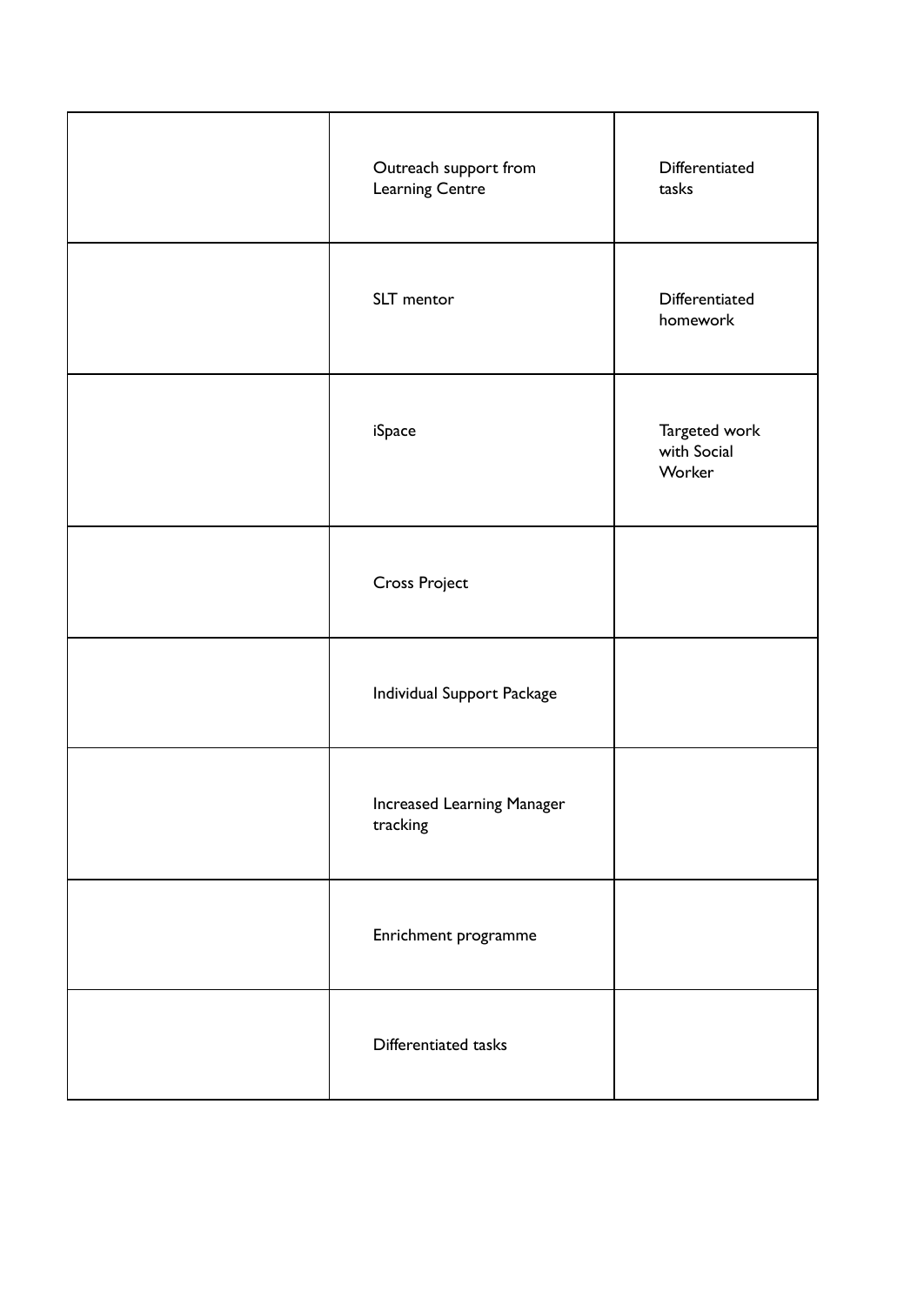| Differentiated resources    |  |
|-----------------------------|--|
| Praise and Progress booklet |  |
| Time out card               |  |
| Anger management            |  |
| Initiate CAF                |  |
| Target card to SLT          |  |
| Social worker involvement   |  |
| <b>EWO</b> involvement      |  |
| Social Skills programme     |  |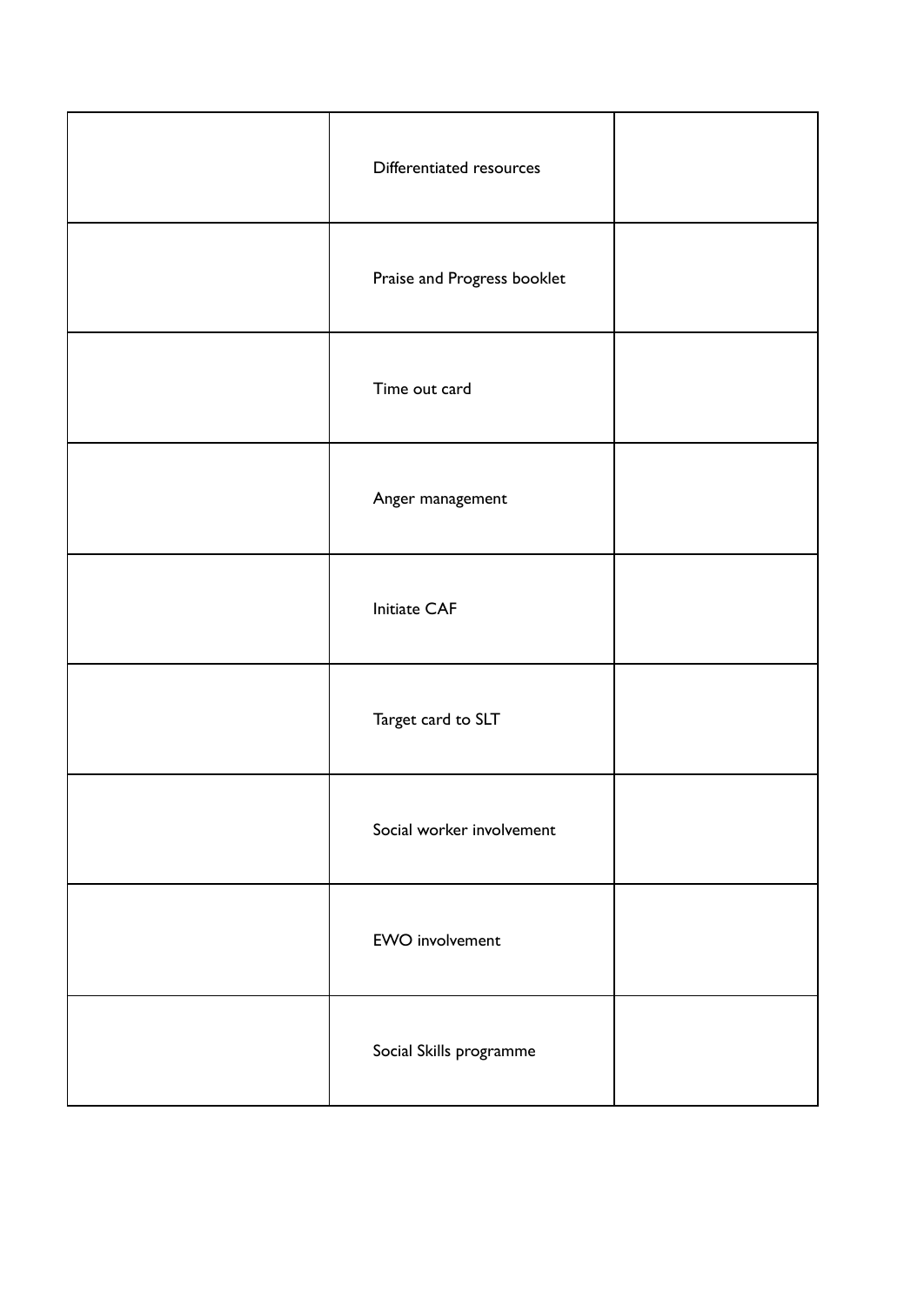# **Provision MAPWave 1 in addition to Stage 1/2**

| <b>Provision</b>                    |
|-------------------------------------|
| Dyslexia Intervention/classroom     |
| Break Club - Bridge                 |
| Break Club - SEND                   |
| Lunch Club - Bridge                 |
| Mentoring                           |
| Specialist Equipment - overlay etc. |
| SENDco advice                       |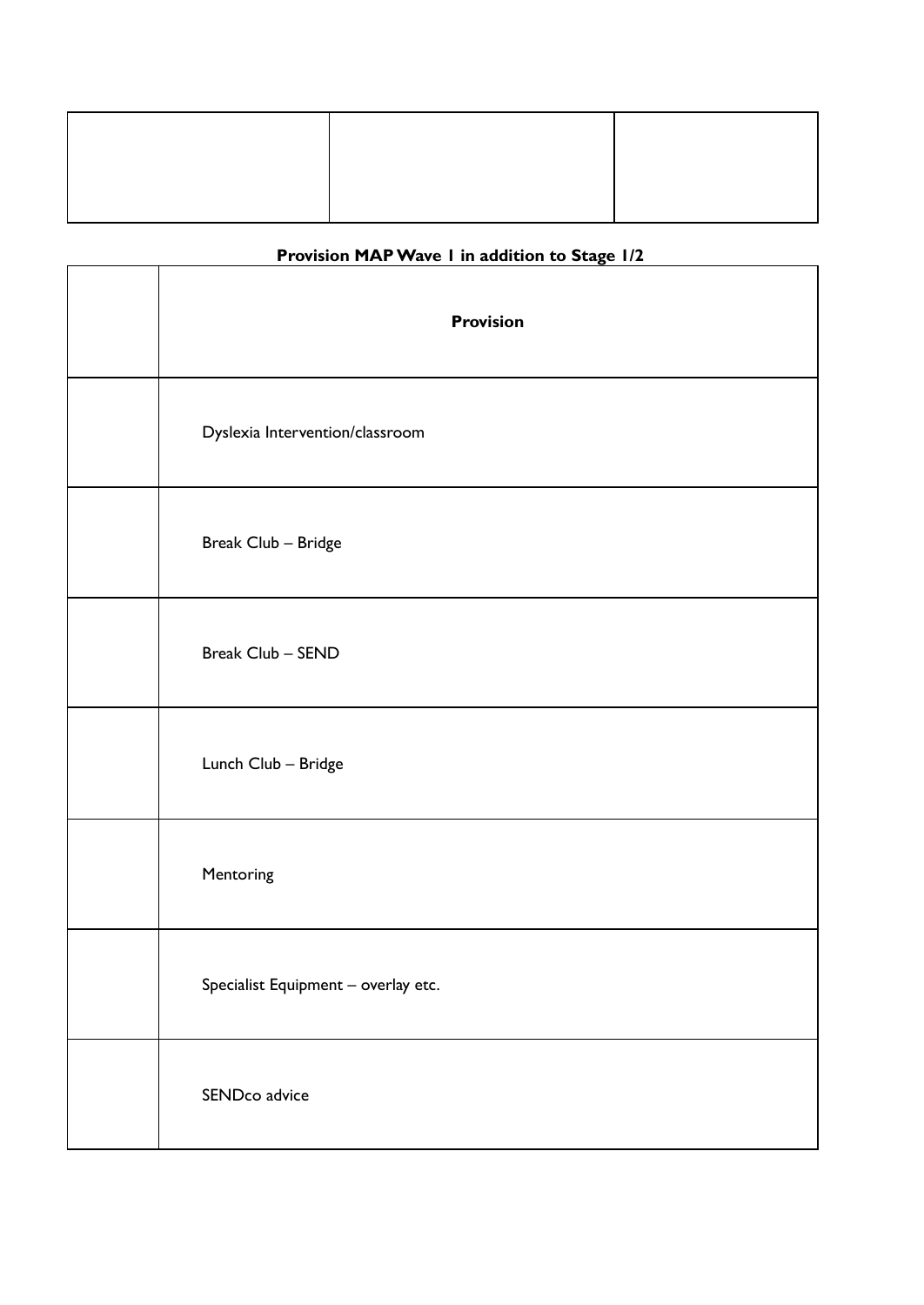| Connexions advice                   |
|-------------------------------------|
| Lift access to classrooms           |
| Differentiated resources            |
| Enrichments                         |
| Additional adult support            |
| Attendance letter                   |
| Structured seating plan             |
| Medical card                        |
| Differentiated classwork & homework |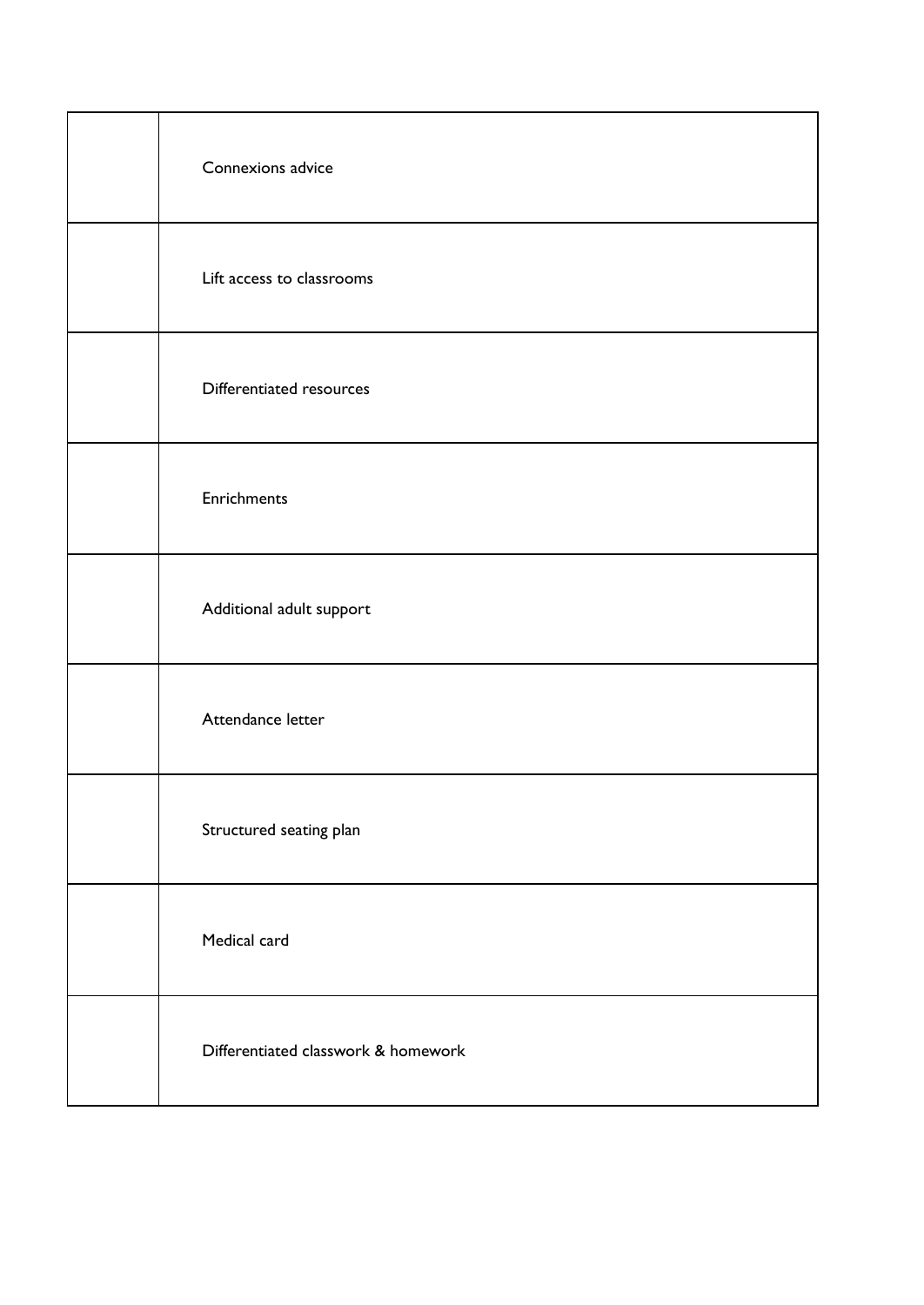|--|

# **Provision MAPWave 2 in addition to Stage 2/3**

| <b>Provision</b>            |
|-----------------------------|
| LM intervention target card |
| Access arrangements         |
| Anger management input      |
| Personalised learning       |
| CAF support                 |
| Small group work            |
| Advice from EAL service     |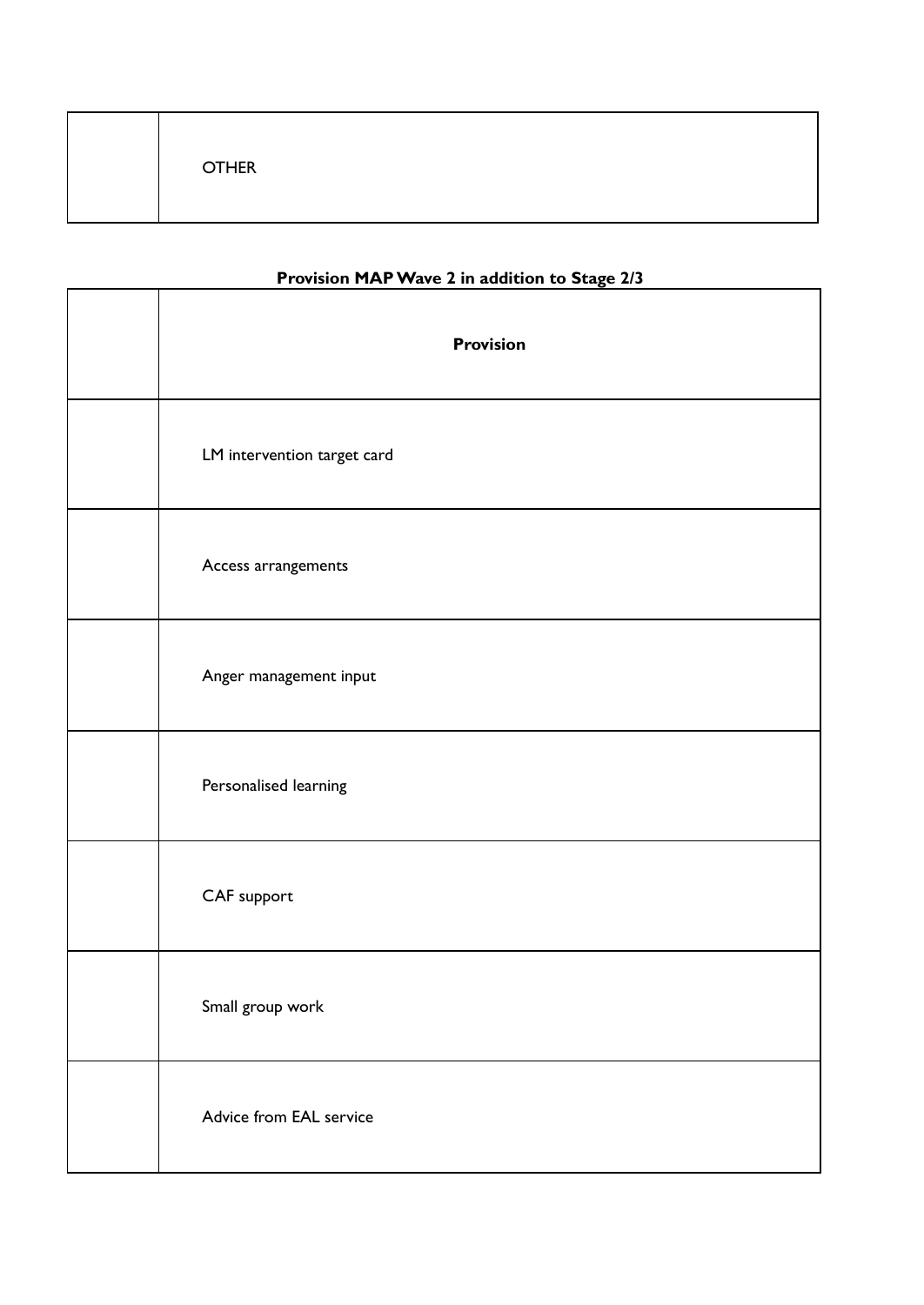| Use of ICT - laptop /netbook                    |
|-------------------------------------------------|
| Tests and exams taken out of the normal setting |
| Outside agency consulted                        |
| Learning Manager Pass                           |
| Bridge management                               |
| Risk assessment                                 |
| Specific staff briefing and deployment          |
| Speech and language group                       |
| Speed up programme                              |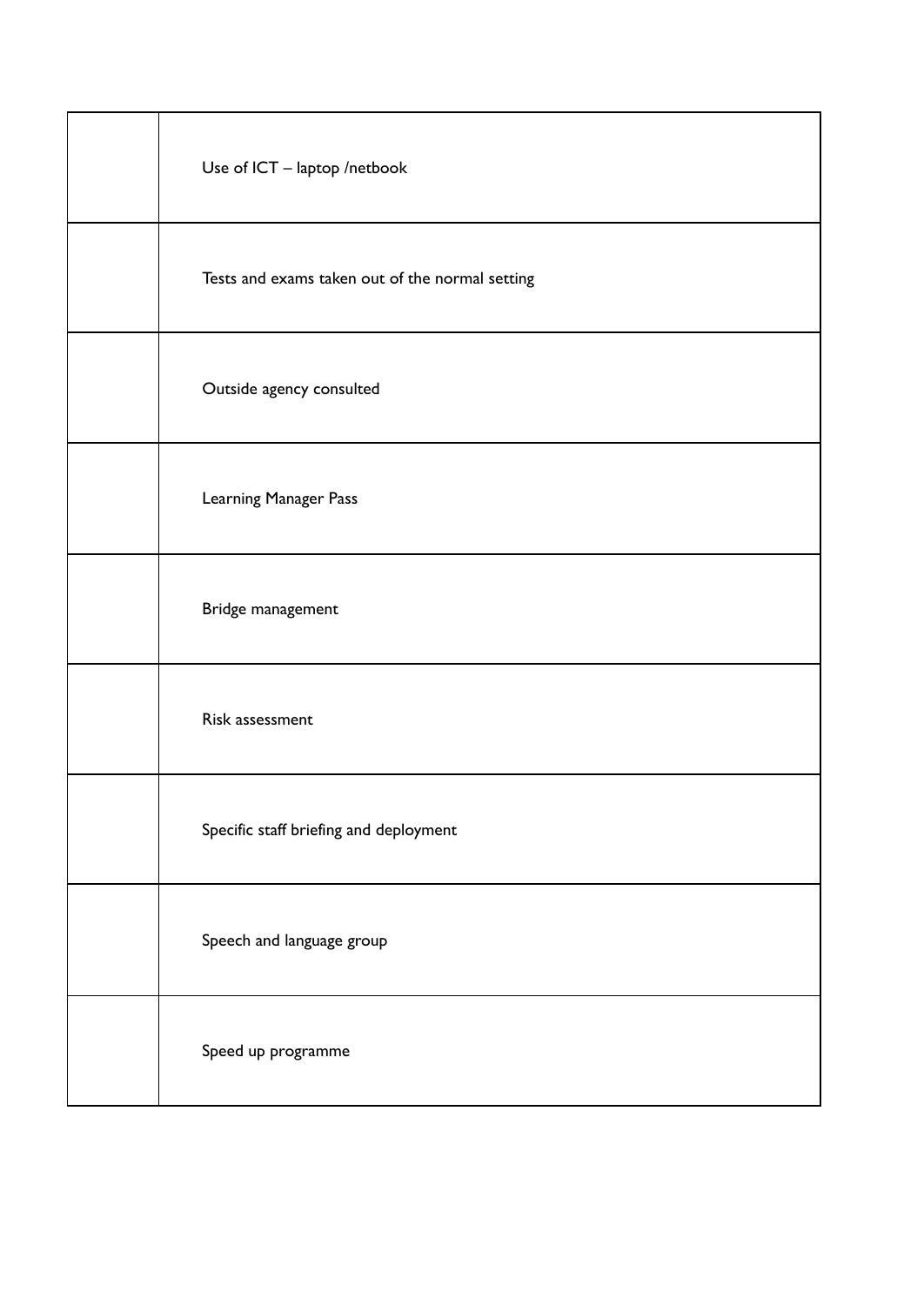| Special arrangements exams and controlled assessment: |
|-------------------------------------------------------|
| Scribe<br>$\bullet$                                   |
| Reader<br>$\bullet$                                   |
| Extra time<br>$\bullet$                               |
| • Access to ICT                                       |
| Alternative location<br>$\bullet$                     |
| Bereavement support                                   |
| Attendance intervention                               |
| Restorative justice                                   |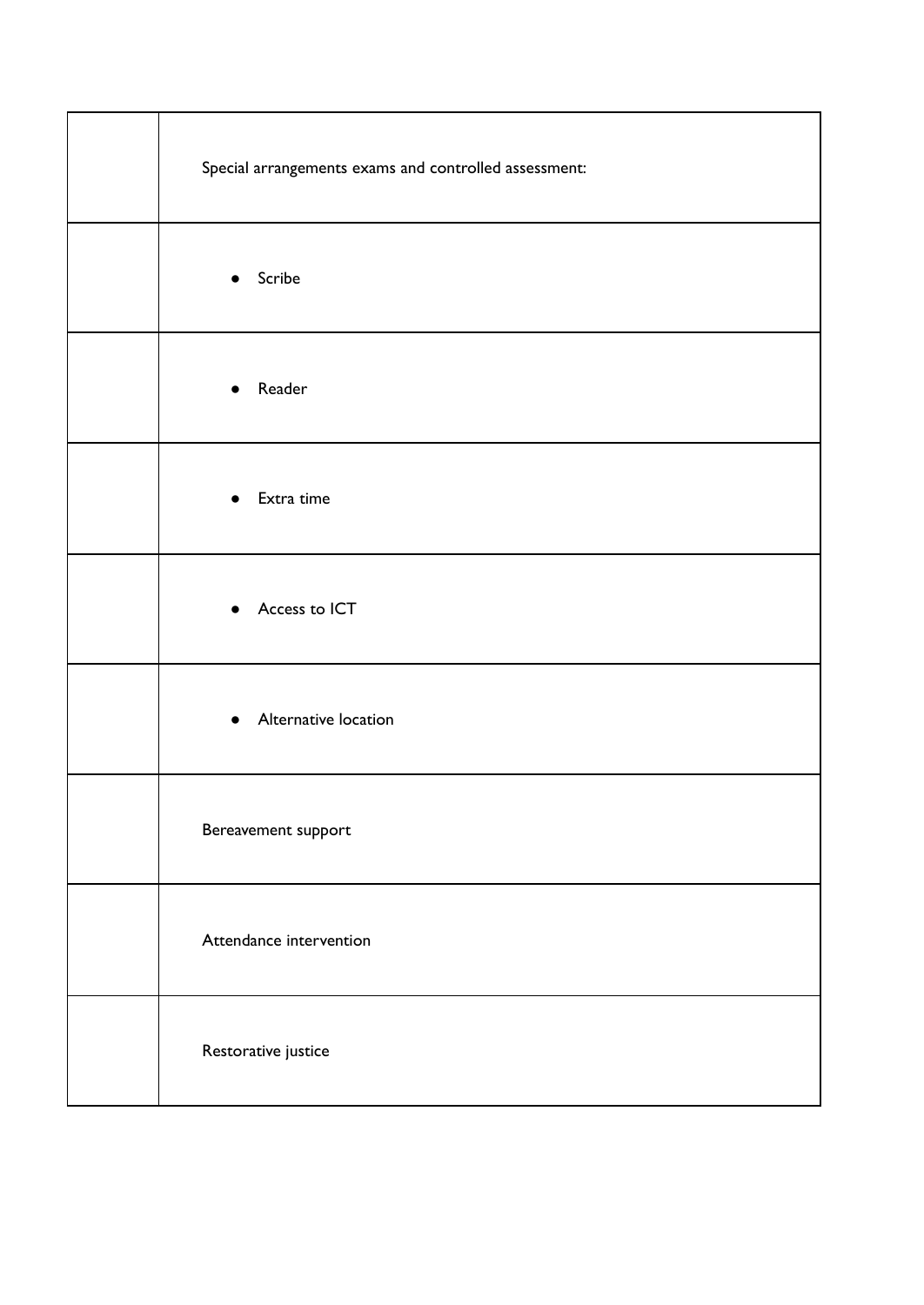| <b>Increased Connexions advice</b> |
|------------------------------------|
| SWITT                              |
| <b>BEAM</b>                        |
| Youth Offending Team               |
| $\ensuremath{\mathsf{CGL}}$        |
| Physio                             |
| Occupational therapist             |
| School health                      |
| <b>STAR</b>                        |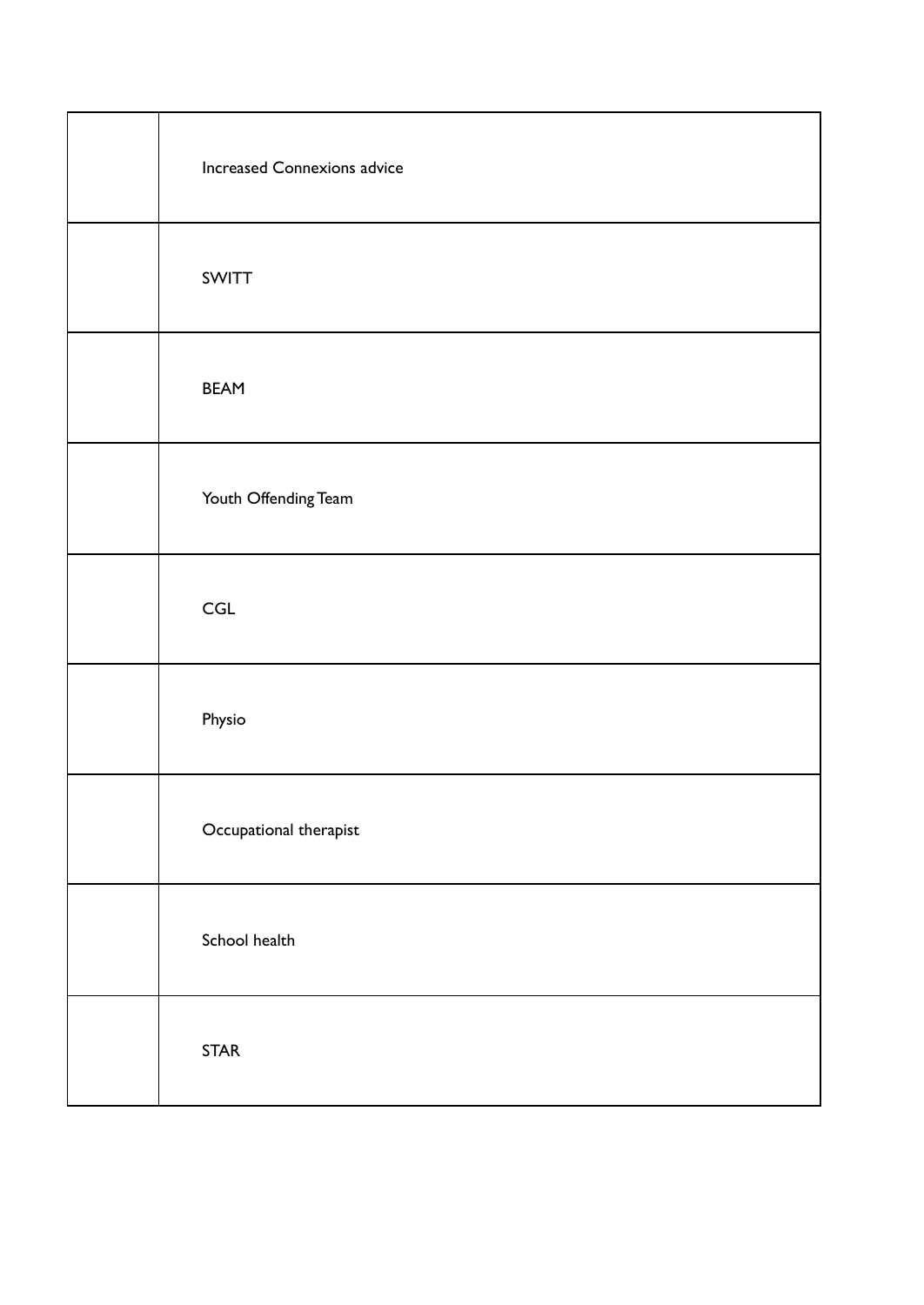| Young Carers       |
|--------------------|
| Reach              |
| Parenting contract |
| <b>OTHER</b>       |

# **Provision MAPWave 3 in addition to Stage 3/4**

 $\overline{\mathbf{1}}$ 

| .<br><b>Provision</b>            |
|----------------------------------|
| IEP linked to EHCP/Annual Review |
| <b>CAF</b>                       |
| Risk assessment                  |
| Assessment for specialist staff  |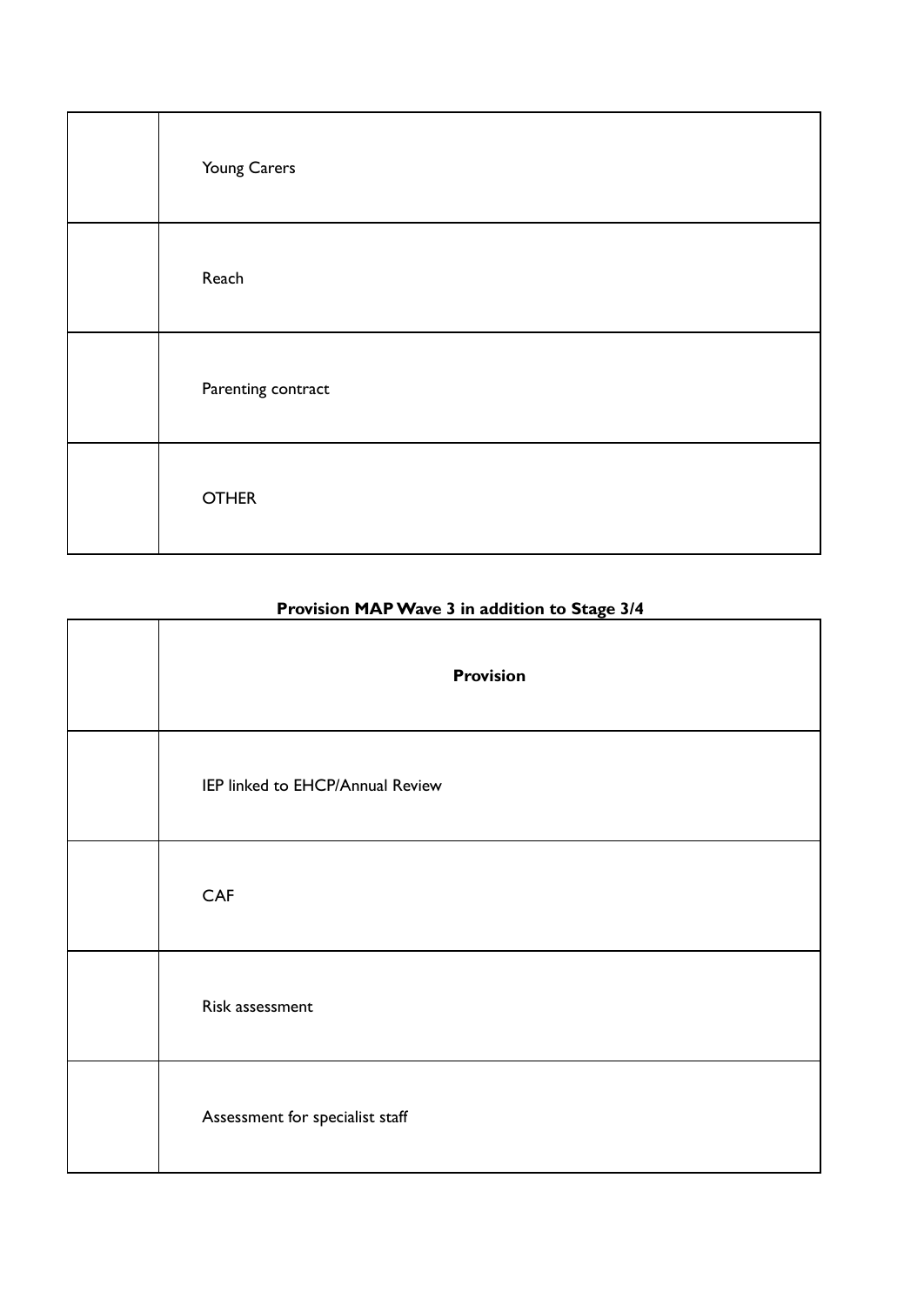| Close relationship established and maintained with parents/carers |
|-------------------------------------------------------------------|
| 1:1 support at lunchtime                                          |
| TA support I:I                                                    |
| Teacher input 1:1                                                 |
| TA group support                                                  |
| Additional differentiation                                        |
| CiN/CP meetings                                                   |
| LAC team involvement                                              |
| Access arrangements of I:I                                        |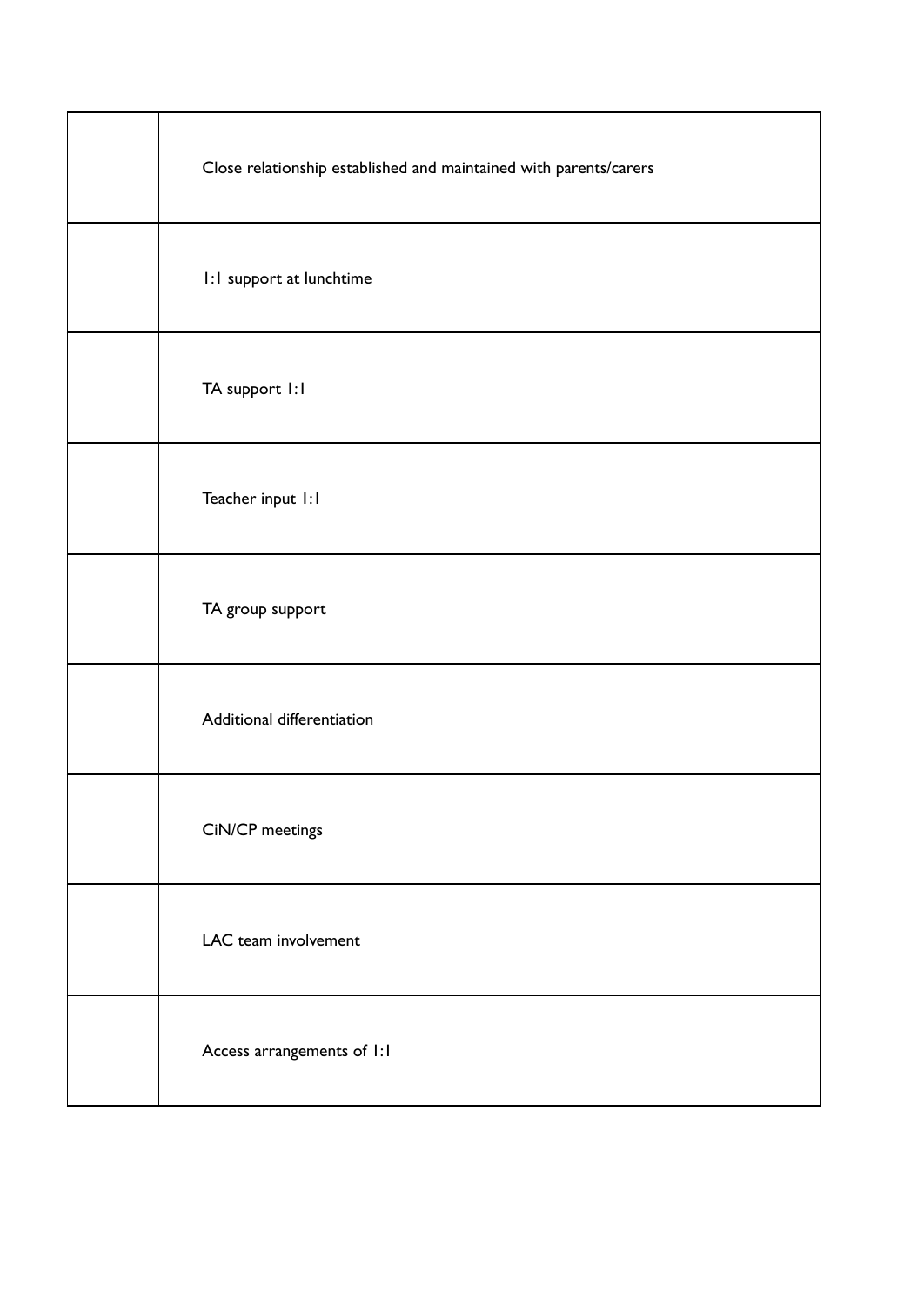| Use of specific resources (laptop, specialist seating, etc.)         |
|----------------------------------------------------------------------|
| Outside agencies                                                     |
| Part time personalised timetable                                     |
| SLT intervention                                                     |
| Bridge - RED                                                         |
| Social services                                                      |
| Small group precisions teaching for speech and language difficulties |
| Regular Educational Psychologist support                             |
| Advisory teacher LSS                                                 |